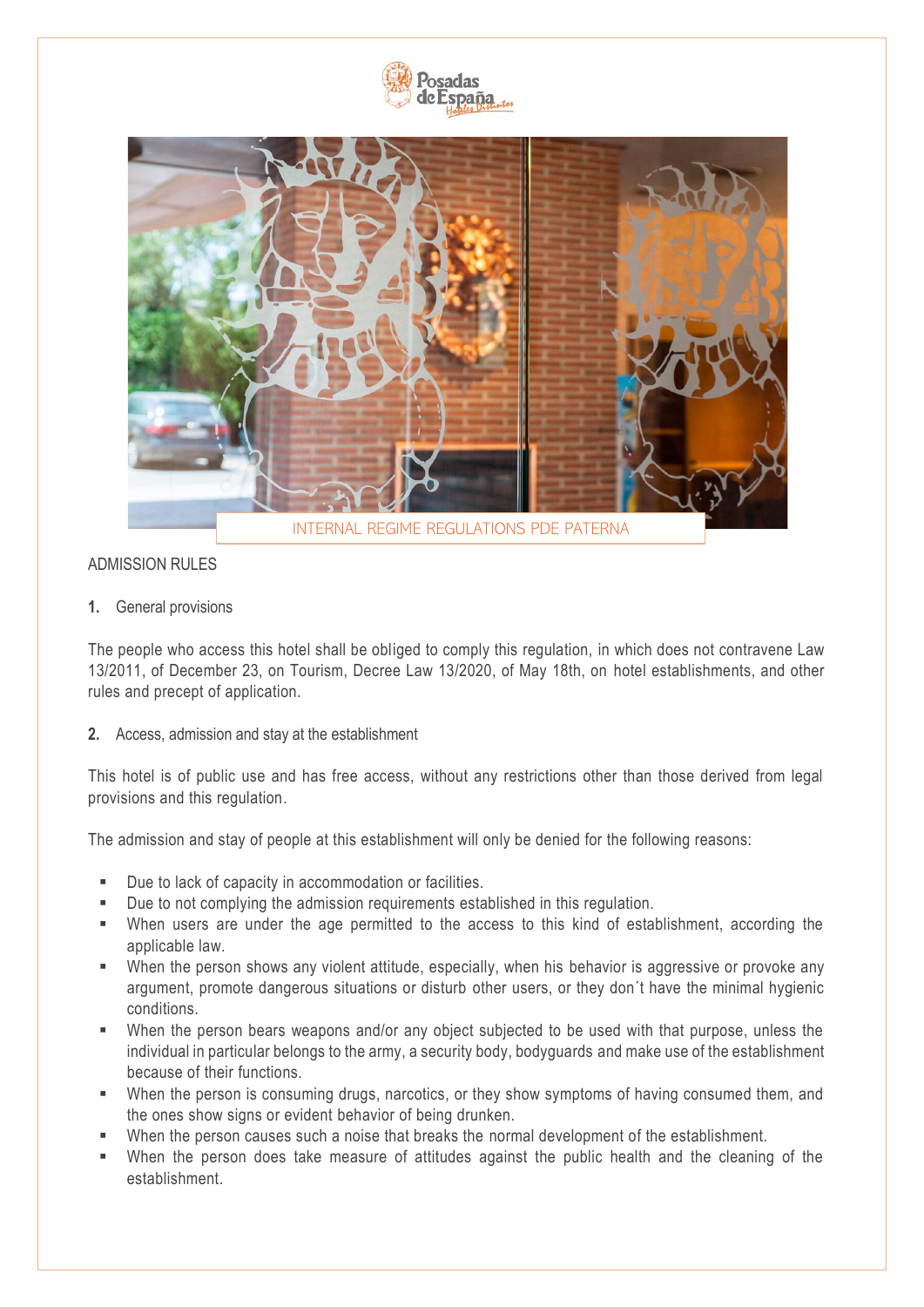▪ By adopting behaviors that may cause danger or inconvenience to other people, or by hamper the normal development of the activity

When one of these indicated circumstances occurred or by the people incurring in one or more of the restrictions listed above, the responsible employee of the establishment may require them to abandon the establishment, with previous payment, when appropriate, of the invoice pending. If necessary, they may ask for security according to article 36 of the tourism law, and article 25 of the Hotel Management Decree.

It is expressly stated that free access to the facilities, services and accommodation of this establishment cannot be denied to people who wish to come for sex reasons, disability, with or without a guide dog, religion, opinion or any other personal or social circumstance.

### **3.** Check in and admission document

The people who wish to use the rooms, the common areas, and, when appropriate, the complementary services detailed in this regulation, should present their identification documents to be registered and admitted at this establishment.

## COEXISTENCE AND OPERATION RULES

**4.** Rights and obligations for users

Users may freely access the establishment and remain in it, with the limitations contained in the standards indicated in section 1st paragraph and in this regulation.

Users are obliged to read the rules contained in this regulation, which they expressly accept when they sign the admission document, and those written by the manager about safety, coexistence and hygiene, for the proper use of the establishment. Users have to proof their state, showing the admission document, when required, respect the booked facilities and equipment of this establishment and pay the total amount of the services booked as soon as they have an invoice or agreeing to the conditions according the Article 21 of the Decree Law. The presentation of any claim does not exempt the obligation to pay for the services booked.

**5.** Rights and obligations of the hotel

This establishment may seek the help of the authority agents to clear out the dependencies of the users who do not respect this regulation, whom intend to access or remain in the establishment for a purpose other than the usual use of the hotel services. Furthermore, they can also seek the help of the authority in case there are people not registered as users, attendees of banquets, meetings, etc. or that they incur in the assumptions foreseen in section 2 above. Accommodation units can only be accessed by people registered for this purpose, as stated in Article 2. E. of Decree Law.

This establishment may request payment guarantee for the services booked, that covers the whole reservations as well as for the possible extras, in accordance with the applicable regulations and to charge the corresponding account for the damages to the facilities, furniture and elements of the establishment due to negligence or wrong use of those.

Furthermore, the timetable of the different services may vary throughout the seasons, depending on the seasonality, having the right to not admit users outside those hours, also when the maximum authorized capacity is exceeded or when they are requested within the limits of admission, thereby damaging the work schedule of the services. The mentioned services, the details of their schedule's hours, their prices and use conditions, are exposed at the entry, and, in summary, at the existing directories at the accommodations, which also contains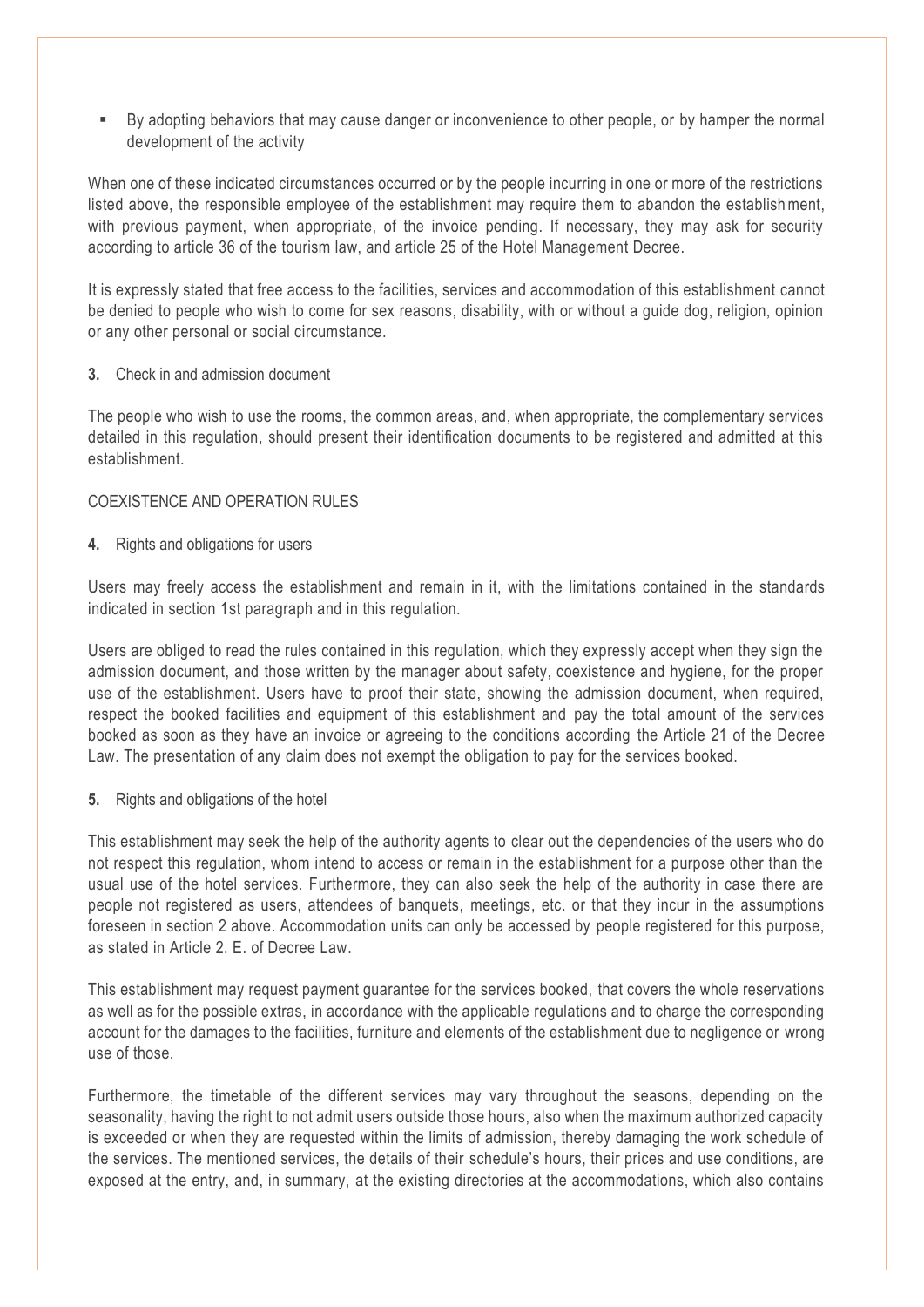# information.

**6.** Occupancy periods of the accommodation units and housekeeping

Users of this establishment have the right to occupy this room from 2 p.m., on check in date until noon, 12 p.m., on the day indicated as the departure date. However, on dates with maximum occupancy, the accommodation unit may be delayed by two hours. Rooms that remain occupied after 12 p.m. will be considered an extension of the stay and billed as an additional night and, in the event that the user would like to stay more days than originally booked and specified in the admission document, there must be an agreement between both parties. It won´t be allowed the accommodation of two people in double room contracted for an individual use. In this case, the second person must be register and the rate set for a double use will be paid.

The cleaning of the rooms will be carried out between 9 a.m. and 4 p.m. If you don´t want the room to be made up, hang the "Please Do Not Disturb" sign in the outside doorknob.

**7.** Prices, invoices and information

The accommodation rates will be computed by days and according to nights they stay. The minimum rate would be the amount of one night, understanding to be finished by noon, 12 o'clock, day after the check in date.

The establishment may require, at any time and prior to the presentation of its invoice, the payme nt of the services provided outside the accommodation, even if the payment of this has been agreed in advance.

Invoices will only be provided for accommodation and services booked directly by users.

# USE AND ENJOYMENT OF FACILITIES, EQUIPMENT AND SERVICES

### **8.** Safety boxes

In each room there is a safety box installed.

The Hotel is not responsible for cash, jewelry and other valuables that are not delivered for safekeeping in our safe deposit boxes at reception deck.

## **9.** Miscellaneous

- Children are not allowed to use the elevators without a responsible adult.
- Animals are not allowed at this establishment, excepting guide dogs.
- It is not allowed to walk through the common areas without shoes and shirtless or in swimwear.
- From 10 p.m. to 9 a.m. it is not allowed to make noise at the corridors and common areas that may disturb the other users.
- Before entering the Bar o Restaurant, users must show their admission document or card, in order to control their bill depending on what they consume.
- It is not allowed to hang clothes in the window of the room or in the pool or garden area.
- In the areas of this establishment, it is not allowed to use, consume, or possess any dangerous products that are stated on the current legislation of public health.
- It is totally forbidden to cook in the rooms, as well as use electrical water heaters without previous authorization from the management.
- The use of devices, instruments or music players at a volume that disturbs the rest of other users is prohibited, both in the common areas of the hotel and inside the rooms.
- The parking is for the exclusive use of hotel quests.